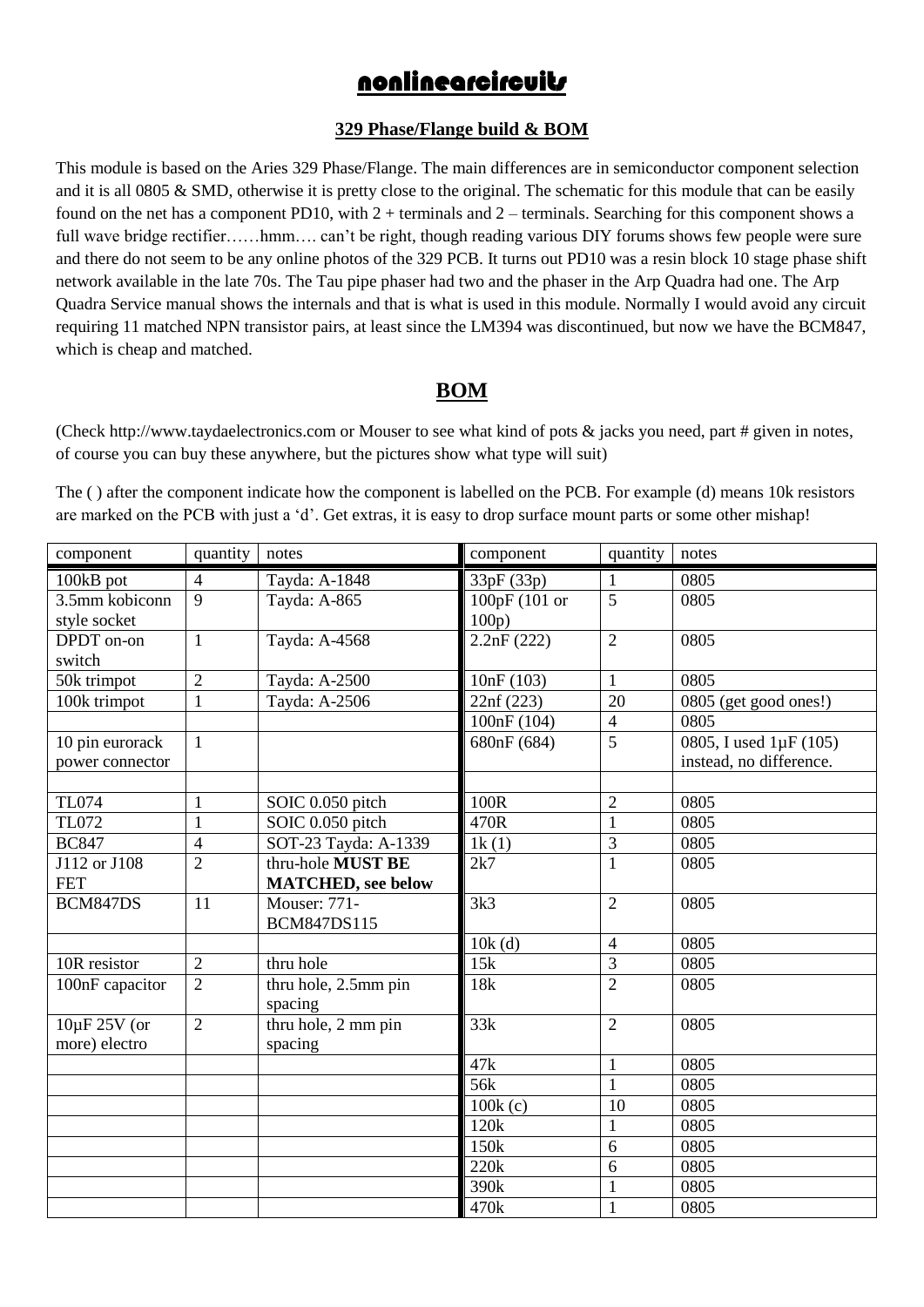## **Matching FETs**

Do not just solder in 2 FETs, even if from the same batch. They vary a lot. You do not need to match them to 1µV but buy a batch of at least 10 or so and find the 2 closest to each other, maybe within a few mV is okay. There is a FET matching schematic included with the main schematic, just test different pairs and find the 2 with the lowest voltage across points A and B. To be honest I used my Peak Atlas DCA Pro analyser. This page is worth a read and has a good testing circuit too - http://www.geofex.com/article\_folders/fetmatch/fetmatch.htm

#### **Setting up**

The main trim-pot to worry about is the 50k Gain. Depending upon your FETs you may have a lot of clipping on the outputs, so use this to reduce the clipping. I have found some clipping is good, probably it is just me, you can always just attenuate the input signal, and there is a pot on the panel for that. Anyway in an effort to remove all clipping, I reduced the two 150k resistors to 100k, circled in blue below. The module still made a classic phaser sound but all the extra fun was no longer to be found. Anyway these are the resistors to change if you want to make it lame and the Gain trim-pot doesn't get you there. I suggest you leave in the 150k resistors and let it rule the world.



The trim-pot near the Q pot sets the Q range, somewhere around the middle seems fine, but wind it up or back as you like.

Regarding the 100k trim-pot, turn the Freq pot to zero, and adjust this trim-pot to a point just before you can hear any phasing effect with a signal passing thru. It is basically setting the turn-on point, again somewhere near the middle is good enough if you are not too fussed.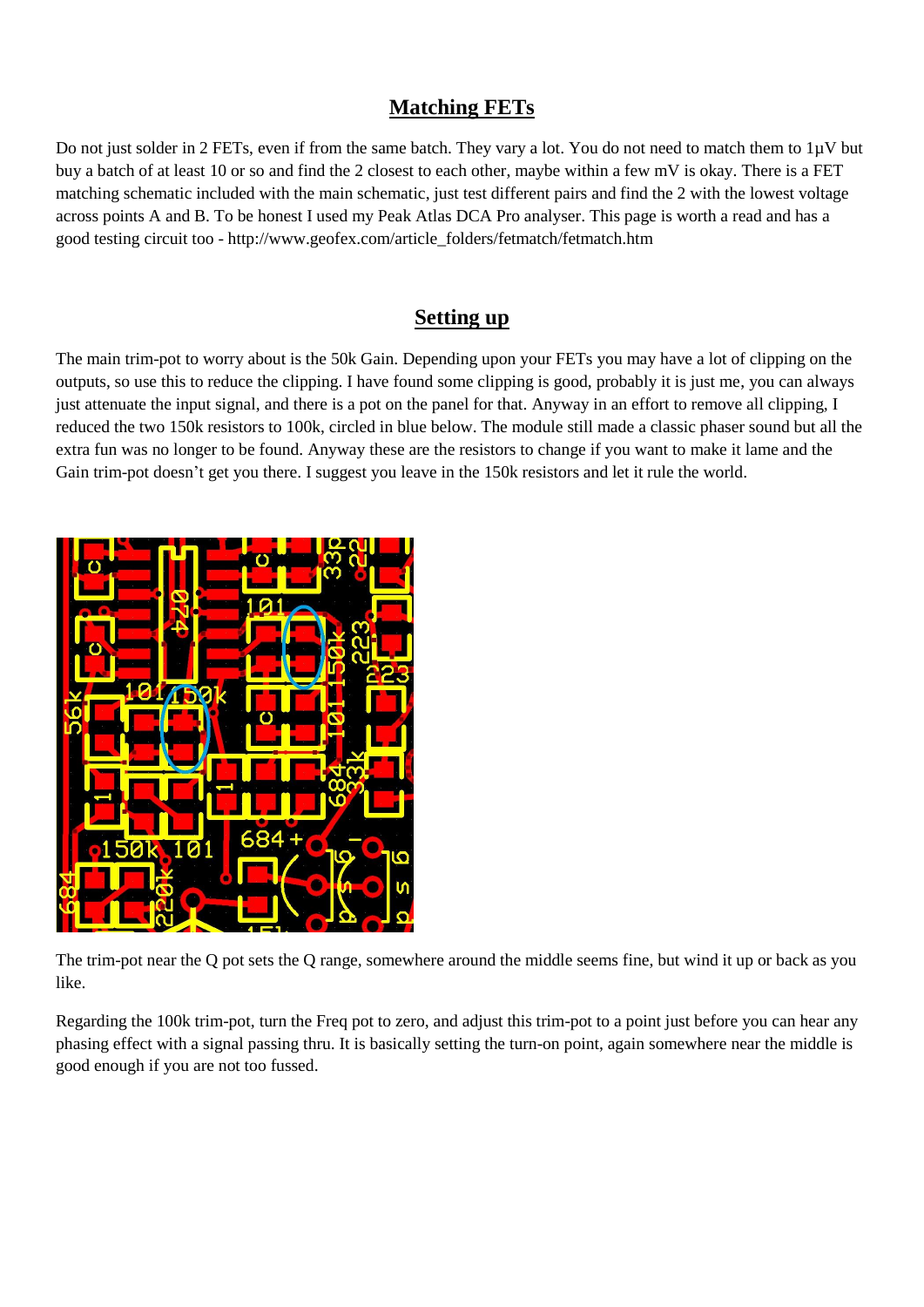